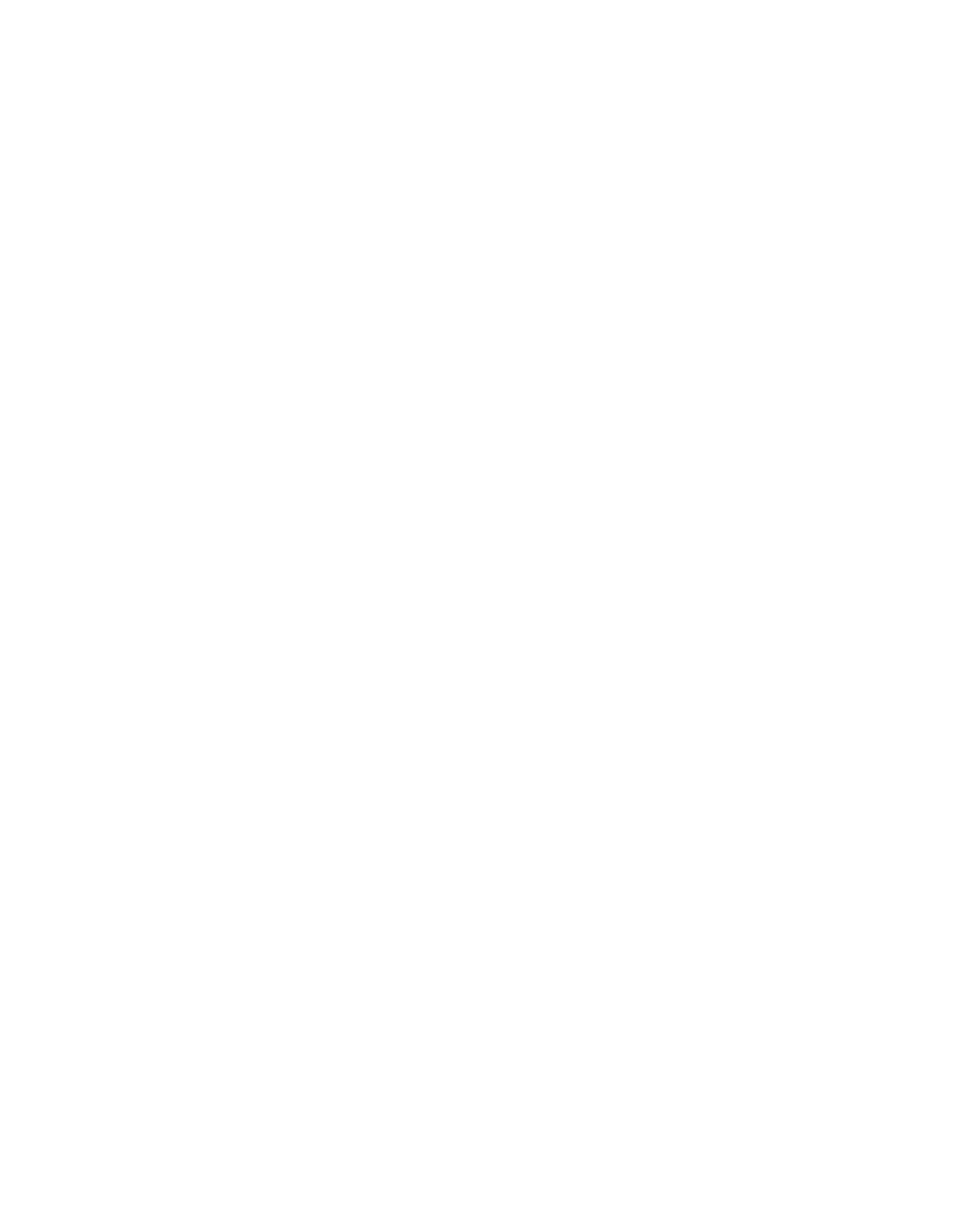the performance of each teacher to be regularly evaluated. According to Bichi (2017), evaluation of teacher performance refers to the formal process used by a school to review and measure teacher performance and effectiveness in the classroom. Teacher performance can also be improved through content knowledge improvement effectively proved using teacherbased scaffolding model (Rahman, Abdurrahman, Kadaryanto, & Rusminto, 2015). How principals behave to enhance their job satisfaction through effective decision-making styles, for example, rational decision-making style and dependent decision-making style (Hariri, Monypenny, & Prideaux, 2013) as well effective leadership styles, for example, transactional leadership style and transformational leadership style (Hariri, Monypenny, & Prideaux, 2014).

Good human resources really need good management in an organization (Saputra, 2013). Hariri, Monypenny, and Prideaux (2016) assert that school leadership is seen as important for both schools and for government and private policy-makers. Robbins (2006: 86) adds that environments are institutions or outside forces that have the potential to improve organizational performance. There are several environmental models based on Holland's career theory, namely environmental models: (1) realistic; (2) intellectual property;  $(3)$  social;  $(4)$  conventional; and  $(5)$ business (Afandi, 2011: 93), and also green school-based management model as proposed by Rahman, Abdurrahman, Riswandi, and Maulina (2019). In other words, if the school becomes a work environment as well as a learning environment that is conducive for teachers, in which there is a healthy school climate, then the teacher performance will be better and students' academic achievement will increase significantly. The purpose of this study is to reveal issues about the model of academic work environment desired by teachers, so that teachers participate actively and become important elements in the development of effective schools. The current study is one of several implemented in one of the public schools in North Lampung Regency, Lampung Province, Indonesia using qualitative methods.

### **METHOD**

Based on the formulation of the problems proposed in this study. Researchers used qualitative research. Qualitative research is the research that intends to understand phenomena about what is experienced by research subjects such as behavioral perceptions, motivations, and actions, holistically and by means of descriptions in the form of words and language, in a special natural context and by utilizing various natural methods. The qualitative research design used was phenomenology, with a series of activities focused on gathering experiences of individual participants (Creswell, 1998). The design of phenomenology aims to transform life experiences into more essential and meaningful descriptions (McMillan & Schumacher, 2001).Sampling or data sources in this study were conducted purposively and for the sample size determined by total sampling technique where the population is the entire sample in the study, collection techniques combined, data analysis is qualitative and the results of the study emphasize the meaning of generalization.

The data of this study collected through Focus Group Discussion (FGD) and described or built up the real situation using in-depth interviews of the research subjects or participants so that they can provide a clear picture of the work environment model that can improve the performance of high school teachers in Sungkai Jaya sub-district, North Lampung regency. The research subjects or informants who provide information related to the research theme are SMAN 1 Sungkai Jaya teachers. These informants are people who are expected to provide information about situations and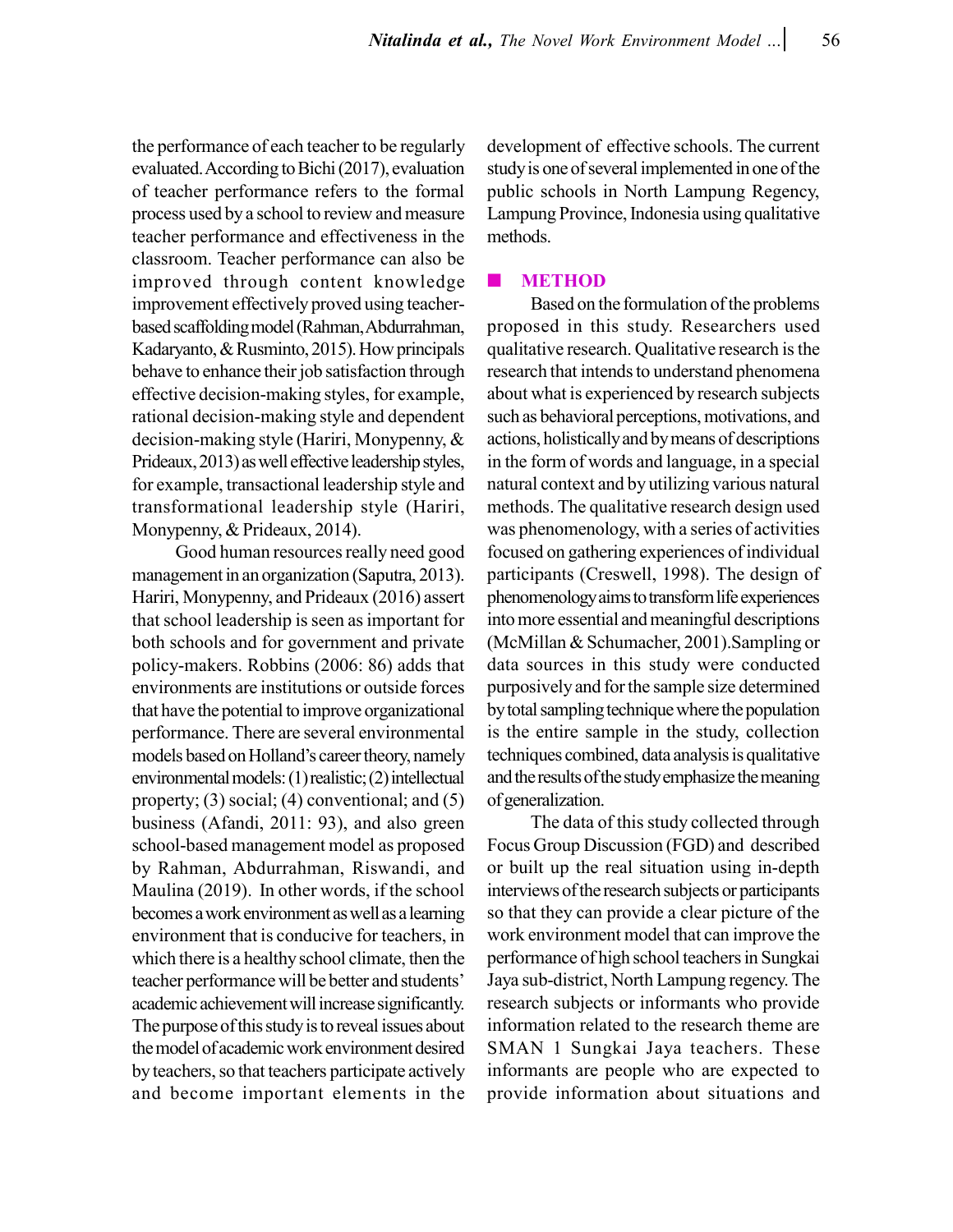conditions in the social situation background or social situations consisting of three elements: place, perpetrators (actor), and activity. The social situation can be stated as an object of research that describes what is happening in it. As for the determination of informants in the study are carried out by total sampling technique. The number of informants in this study is 50 teachers in SMAN 1 Sungkai Jaya.

## **RESULT AND DISCUSSION**

Analysis of the research findings yields main themes: procedures for managing governance and school work flow, rational self-responsibility, future career development, academic leadership, and the atmosphere of work life in school. Based on these findings we proposed the new work environment model which adapted from a development of John Holland's theory related to career development. This model focuses on the following three things:

a. Work environment with alternative methods of communication between the teacher and the school principal, fellow teachers, as well as the teacher and students.

- b. Work environment that gives rise to physical and mental comfort for all teachers without exception.
- c. A competitive work environment to support quality learning tools.

The work environment model that was implemented in SMA Negeri 1 Sungkai Jaya before this study was a social and artistic work environment John Holland model by Holland (1997). Both models of the work environment have cycles that explain the stages of change that occur in the work environment of teachers in schools.

The cycle of John Holland's social work environment model is shown in Figure 1. The cycle can be started from a school environment that is felt to have a lack of communication levels, both between the principal and teachers, between fellow teachers, or between teachers and students, but can also be for schools that only want to increase the quantity of communication between individuals with specific goals. The treatment that can be given to the environment



**Figure 1.** Cycle of the social work environment model (adapted from Holland, 1997)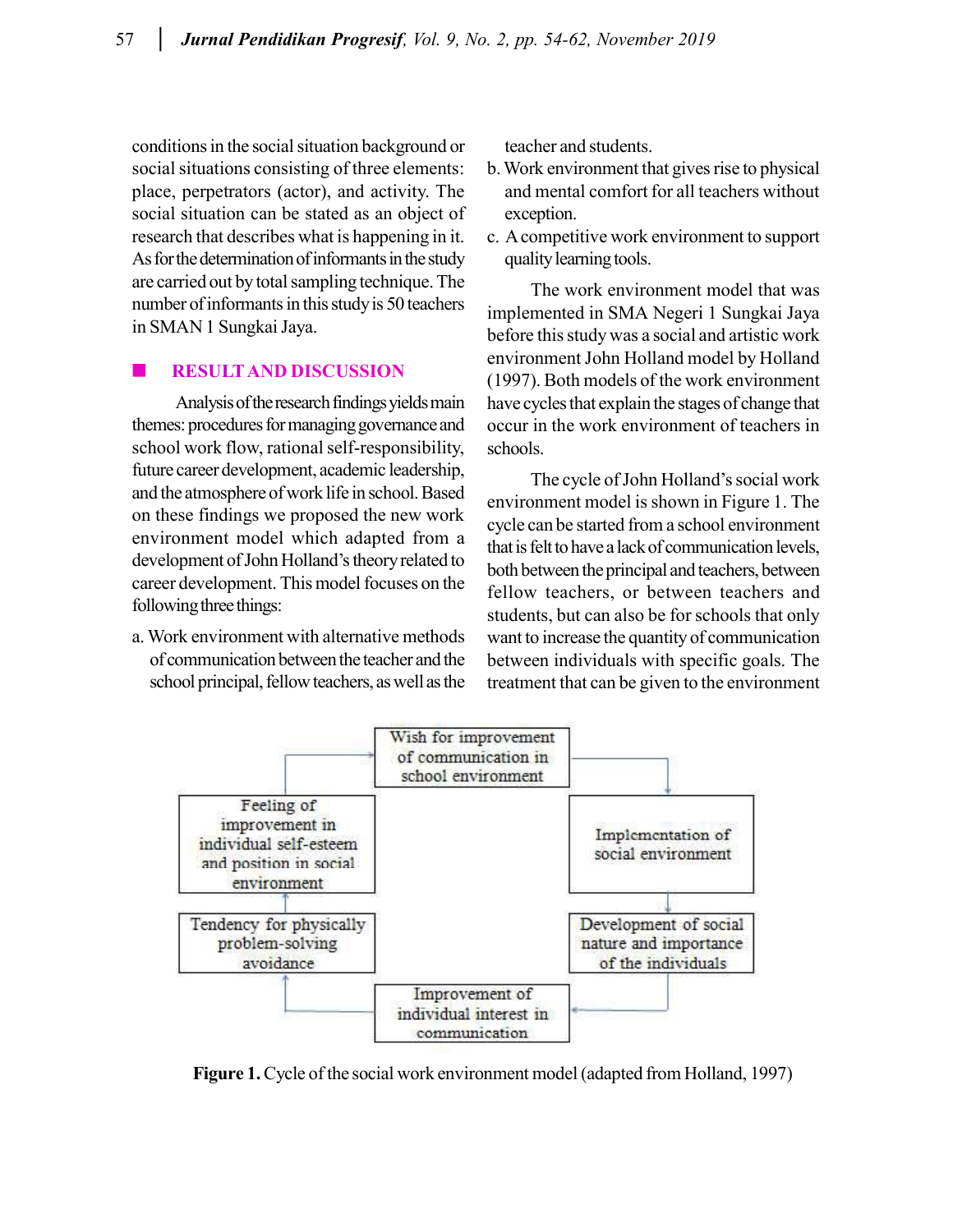includes the application of a new code of conduct or the provision of socialization in the school environment. For example, the application of rules that enables teachers work together to clean the teacher room environment every Friday cleaning agenda. These rules force each teacher to improve communication with each other so that it can be said that the social and human nature is developing better than before. The rules that are applied continuously tend to become a habit, improving the interest of teachers in communication.

related to other individuals. This causes selfcontrol regarding emotional conditions and the ability to express themselves increases.

The Reflective Work Environment Model is a work environment model specifically created to improve teacher performance in SMAN 1 Sungkai Jaya. This environmental model cycle is shown in Figure 4. Specifically, the reflective work environment model was applied in SMAN 1 Sungkai Jaya with the aim to improve the performance of the teachers. The application of



**Figure 2.** Cycle model of artistic work environment (adapted from Holland, 1997)

The John Holland artistic work environment model cycle is shown in Figure 2. As the cycle for the social work environment model, this cycle can also begin if an environment, such as a school, wants to improve one of its qualities, in this case innovation and creativity. Artistic work environment models can be applied with rules, outreach, or certain rules. These things can affect each individual so that creativity and innovation develop. For example, the rules regarding creative teaching materials are not only sourced from textbooks. Increased creativity and innovation tend to reduce social interaction between individuals because the focus is on each other. As a result, individuals tend to avoid problems

this model begins with the establishment of the standard operating procedure (SOP). Broadly speaking, this SOP is centered on the quality of students in the school. It is hoped that the application of SOP will gradually increase the awareness of good and correct communication between school principals, teachers, and students, with the details that have been explained in the SOP. In addition, the SOP is also expected to increase teacher awareness of the quality of work, especially in the preparation of teaching materials to students.

Based on the reflective model, the conducive work environment will improve teacher identity when perceived inherent as collegial and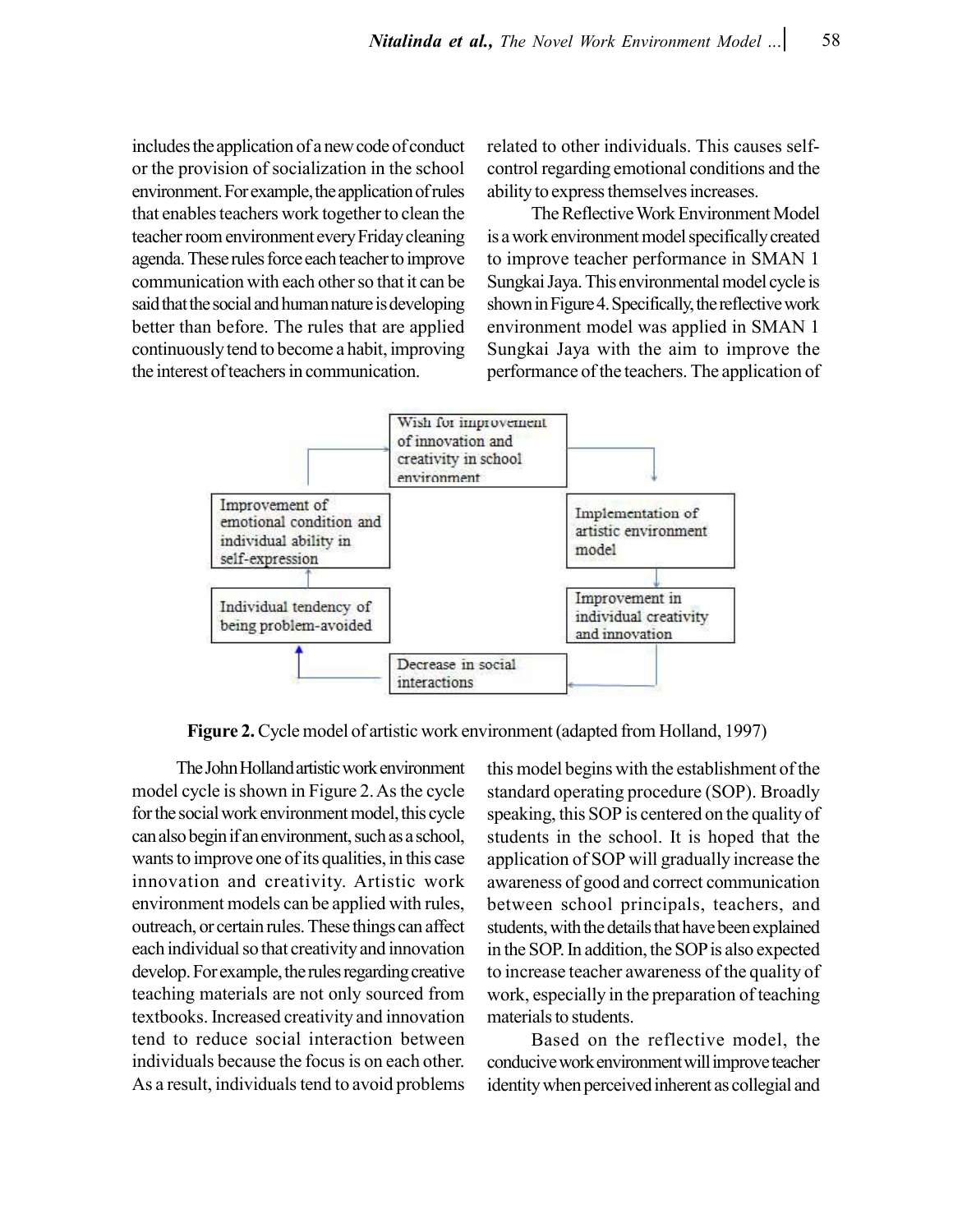

**Figure 3.** The new cycle model of the reflective work environment as a hypothetical model proposed

supportive community. At school environment, teachers feel aware part of a family that focuses on educational values and offers the opportunity to discuss current learning problems with colleagues. They experience a sense of togetherness and mutual emotional and practical support. Advanced colleagues play an important role in this regard, especially providing positive scaffolding, because they act as role models for their colleagues and model the professionalism practices desired by novice teachers (Van Lankveld et al, 2017). Scholars increasingly recognize that teacher identity is central to teacher professional development, so a work environment that encourages teacher identity improvement is urgently needed (Rodgers & Scott, 2008). Teachers will be increasingly concerned with identifying themselves and completing their teaching roles, emotionally attached to these roles, and informing their world views on the development of potential learners (Holland & Lachicotte, 2007). Furthermore, experts agree that when a teacher becomes emotionally attached to his role and profession, that role will

become an inseparable part of himself; it becomes an important element of organizing the lives of teachers in the professional community (Akkerman& Meijer, 2011).

### **CONCLUSION**

The new work environment model that can improve teacher performance in SMAN 1 Sungkai Jaya is the Reflective Work Environment Model. This model is designed based on John Holland's theory of career development that is adapted to specific conditions in SMAN 1 Sungkai Jaya.The Reflective Work Environment Model was applied in SMAN 1 Sungkai Jaya with the SOP application method which designed to scaffold teacher performance especially in developing Pedagogical Content Knowledge, attitudes and professional disposition awareness. The SOP of the Reflective Work Environment Model consists of nine points addressed to school principals, deputy principals, and teachers at SMAN 1 Sungkai Jaya has the potential to be a makerspace in an effort to improve academic services to students achievement.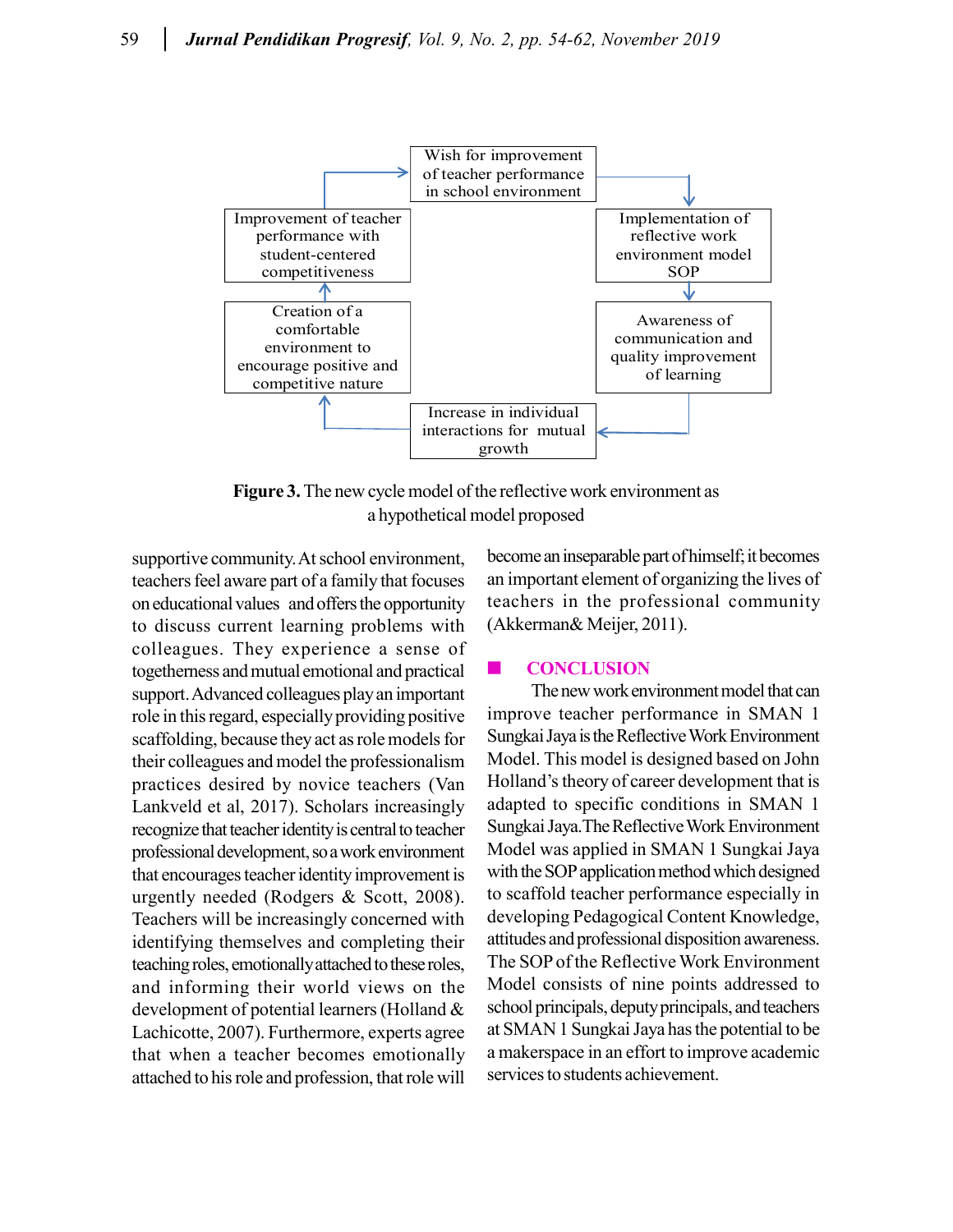#### **ACKNOWLEDGEMENT**

This study was funded by Thesis Magister Research Grant 2019 from DRPM Ministry of Research, Technology, and Higher Education, the Republic of Indonesia. We would like to thank our supervisor Prof. Dr. Bujang Rahman for commenting on earlier drafts.

# **REFERENCES**

- Afandi, M. (2011). Tipe Kepribadian dan Model Lingkungan dalam Perspektif Bimbingan Karier John Holland. *Sosial Budaya, 8(*1), 86-96.
- Akkerman, S. F., & Meijer, P. C. (2011). A dialogical approach to conceptualising teacher identity. *Teaching and Teacher Education*, *27*(2), 308–319. doi:10.1016/ j.tate.2010.08.013
- Aisyah, N. (2013). Kinerja Guru Profesional. Institut Agama Islam Negeri Syekh Nurjati Cirebon. Diakses tanggal 14 September 2019 dari https://www.academia.edu/ 9354758/Makalah\_Kinerja\_Guru\_Prof esional
- Arianto, D. A. N. (2013). Pengaruh kedisiplinan, lingkungan kerja dan budaya kerja terhadap kinerja tenaga pengajar. *Jurnal Economia, 9*(2), 191-200.
- Bichi, A. A. (2017). Evaluation of Teacher Performance in Schools: Implication for Sustainable Development Goals, *Northwest Journal of Educational Studies 2*(1), 103-113.
- Collie, R. J., J. D. Shapka, and N. E. Perry. (2012). "School Climate and Social– Emotional Learning: Predicting Teacher Stress, job Satisfaction, and Teaching Efficacy." *Journal of Educational Psychology* 104: 1189–1204. doi:10.1037/a0029356.
- Creswell, J. W. (1998). *Qualitative inquiry and research design: Choosing among five traditions*. Thousands Oaks, CA: Sage.
- Darling-Hammond, L. (2017). Teacher education around the world: What can we learn from international practice?. *European Journal of Teacher Education*, *40*(3), 291-309.
- Gani, H. (2019). Upaya Meningkatkan Budaya Kerja Tenaga Pendidikan Dan Tenaga Pendidikan Melalui Penerapan Reward And Punishment Di SMP Negeri 8 Gorontalo. *Ideas: Jurnal Pendidikan, Sosial dan Budaya*, *6*(2), 221-236.
- Geiger, T., & Pivovarova, M. (2018). The effects of working conditions on teacher retention. *Teachers and Teaching*, *24*(6), 604-625.
- Hariri, H., Monypenny, R., &Prideaux, M. (2013). Principalship in an Indonesian School Context: Can Principal Decision-Making Styles Significantly Predict Teacher Job Satisfaction? *School Leadership & Management*, *33* (5), 529. doi: 10.1080/ 13632434.2013.857216.
- Hariri, H., Monypenny, R., &Prideaux, M. (2014). Leadership Styles and Decision-Making Styles in An Indonesian School Context. *School Leadership & Management*, *34*(3), 284-298. doi: 10.1080/13632434.2013.849678.
- Hariri, H., Monypenny, R., &Prideaux, M. (2016). Teacher-Perceived Principal Leadership Styles, Decision-Making Styles And Job Satisfaction: How Congruent Are Data from Indonesia with the Anglophile and Western Literature? School Leadership & Management, 36(1), 41-62. doi: 10.1080/13632434.2016.1160210.
- Hermawan, D., Modhakomala, M., &Suryadi, S. (2018). PengaruhSupervisi Dan *Manfaat Ilmu: Jurnal Pendidikan*, *1*(03), 129-138.
- Holland, J. L. (1997). *Making vocational choices: A theory of vocational personalities and work environments*. Psychological Assessment Resources.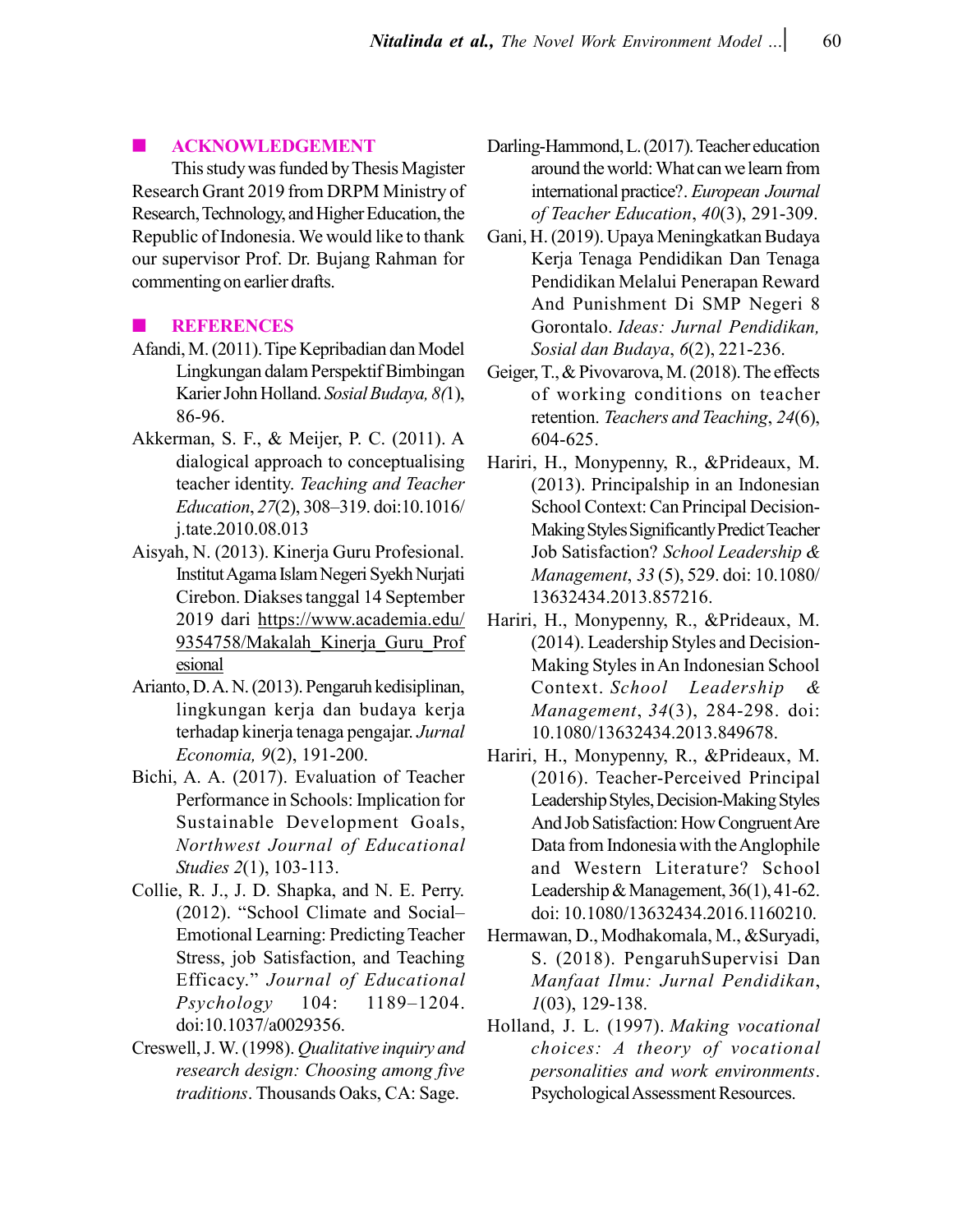- Holland, D., &Lachicotte Jr, W. (2007). *Vygotsky, Mead, and the new sociocultural studies of identity*. In H. Daniels, M. Cole, & J. V. Wertsch (Eds.), The Cambridge companion to Vygotsky (pp.101–135). Cambridge: Cambridge University Press.
- Hosford, S., and S. O'Sullivan. (2016). "A Climate for Self-Efficacy: The Relationship Between School Climate and Teacher Efficacy for Inclusion." *International Journal of Inclusive Education* 20: 604– 621. doi:10.1080/13603116.2015.1102 339
- Karwan, D. H., Hariri, H., &Rini, R. (2017). Membangun Budaya Guru Pembelajar Melalui Kepemimpinan Visioner. *Jurnal Pendidikan Progresif*, *7*(2), 77-87.
- Kim, L. E., Jörg, V., &Klassen, R. M. (2019). A meta-analysis of the effects of teacher personality on teacher effectiveness and burnout. *Educational Psychology Review*, 31:163–195. doi:10.1007/s106 48-018-9458-2
- Kohl, D., S. Recchia, and G. Steffgen. (2013). "Measuring School Climate: an Overview of Measurement Scales." *Educational Research* 55: 411–426. doi:10.1080/ 00131881.2013.844944.
- McMillan, J. H. & Schumacher, S. (2001). *Research in education: Evidence-based inquiry. A Conceptual Introduction*. New York: Pearson.
- Meristo, M., and E. Eisenschmidt. (2014). "Novice Teachers' Perceptions of School Climate and Self-Efficacy." *International Journal of Educational Research* 67: 1– 10. doi:10.1016/j.ijer.2014.04.003
- Munparidi, M. (2012). Pengaruh Kepemimpinan, Motivasi, Pelatihan, dan Lingkungan Kerja Terhadap Kinerja Karyawan pada Perusahaan Daerah Air Minum Tirta Musi Kota Palembang. *Orasi Bisnis, 7*(1).
- Rahman, B., Abdurrahman, A., Kadaryanto, B., &Rusminto, N. E. (2015). Teacher-Based Scaffolding as a Teacher Professional Development Program in Indonesia. *Australian Journal of Teacher Education*, *40*(11), n11. doi: 10.14221/ ajte.2015v40n11.4.
- Rahman, B., Abdurrahman, Riswandi, &Maulina, H. (2019, February). Green School Based Management Model as a Powerful Alternative Solution to Overcome Global Climate Change: A Need Assessment Survey Analysis of Teacher in Lampung, Indonesia. In *Journal of Physics: Conference Series* (Vol. 1155, No. 1, p. 012086). IOP Publishing.doi:10.1088/ 1742-6596/1155/1/012086.
- Robbins, S. P., & Judge, T. A. (2006). *Perilaku Organisasi*. Edisikesepuluh. Jakarta: PT IndeksKelompokGramedia.
- Rodgers, C. R., & Scott, K. H. (2008). The development of the personal self and professional identity in learning to teach. In M. Cochran-Smith, S. Feiman-Nemser, & D. J. McIntyre (Eds.), *Handbook of research on teacher education: Enduring questions in changing contexts* (pp. 732-755). New York: Routledge/ Taylor & Francis Group.
- Rufaidah, E., Zakaria, W. A., & Rizal, Y. (2015). Optimalisasi Komite Sekolah dalam Pengembangan Koperasi Sekolah di Bandar Lampung. *Jurnal Pendidikan Progresif*, *5*(2), 158-168.
- Sabardini, 2006, Peningkatan Kinerja Melalui Perilaku Kerja Berdasarkan Kecerdasan Emosional, *Telaah Bisnis, 7*(*1*).
- Saputra, I. D. G. A., & Sudharma, I. N. (2013). Pengaruh Promosi Jabatan, Pelatihan dan Lingkungan Kerja terhadap Kepuasan Kerja Karyawan. *E-Jurnal Manajemen*, *6*(2), 1030-1054.
- Sumintono, B., Hariri, H., Nugroho, P. J., Izzati,